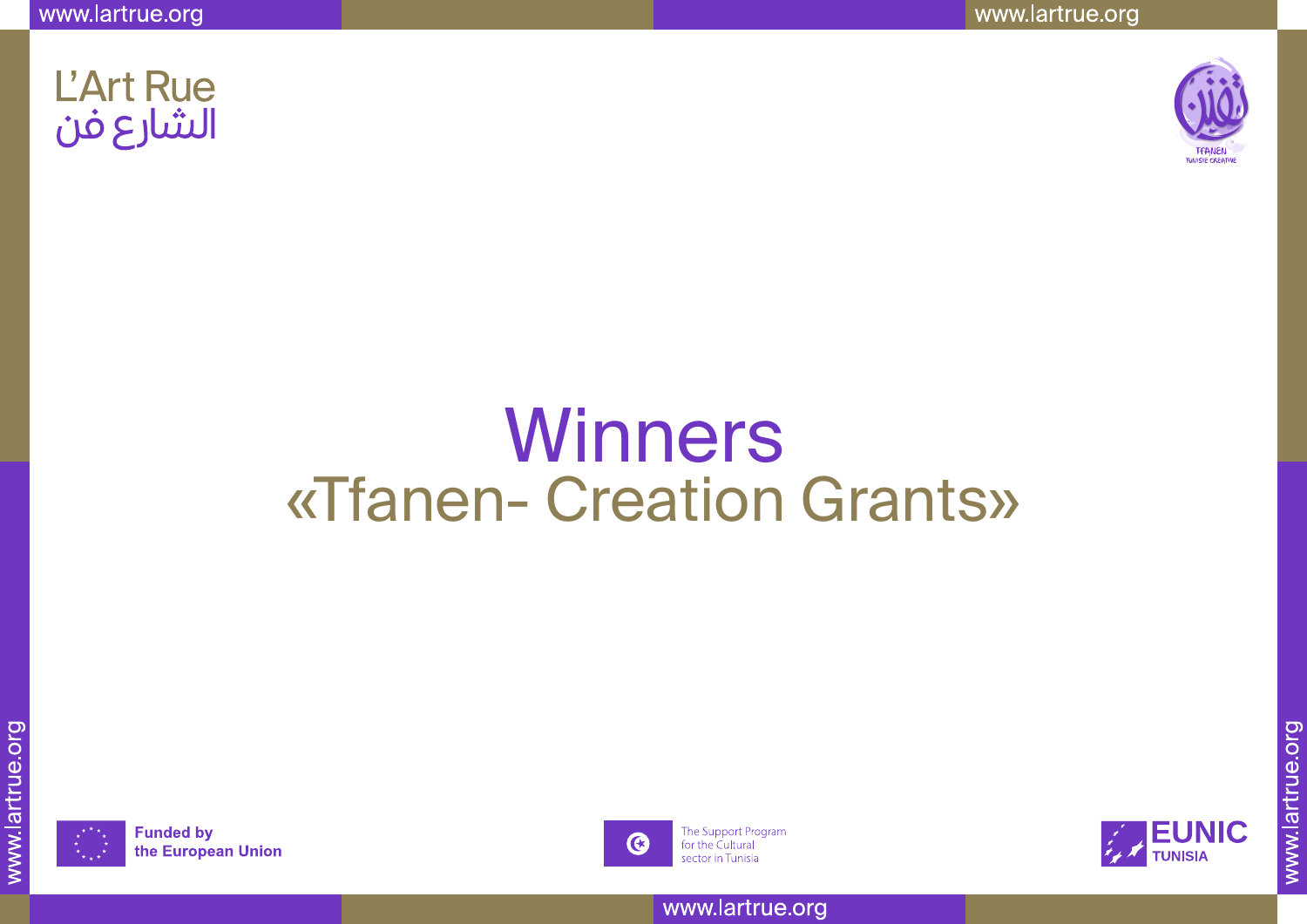

## Abir Guesmi 35 years old **Tunis**

نقطة الصفر Zero Point

Point Zéro is a contemplative graphic novel that follows the journey of an explorer who travels across the Sahara in search of black locusts that he believes to be the source of a coming cataclysm.

At the border between reality and fantasy, this story is an exploration of the desert itself. Extremely intimate, the illustrator goes in search of his late father, the explorer himself, and tries to answer the question "What was my father doing in the desert?" "or" What attracted him so much to this place that he spent the most of his time?". The writer is looking for her mother, that is, her native language, which takes root in a desert like this one. Reflection on the origins, metaphysical quest and search for meaning.

Ali Mejri 25 years old Manouba



**Funded by** the European Union من القضبان الى الكوفيد Creation of a theatrical play with young actors and former prisoners.



The Support Program for the Cultural sector in Tunisia

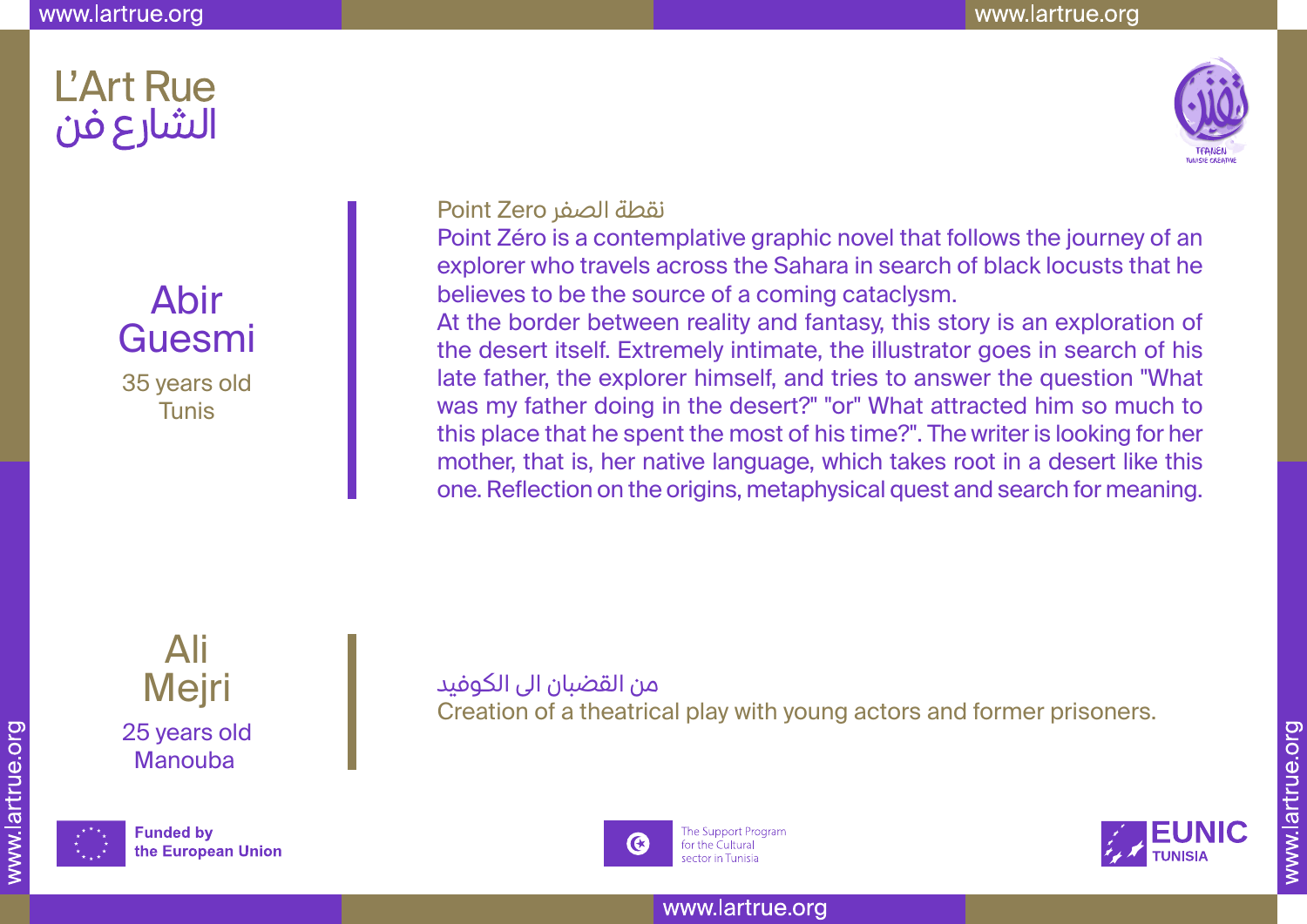

# Anis Mehwachi

28 years old Tunis





**Funded by** the European Union

### Fanni Lik

Recording of his solo album 'Fanni Lik', a musical project that he wrote and composed starting in 2017, accompanied by the guitarist Mourad Majoul. They have already made several public performances.

In this album, and his songs in general, he tells the stories of people he observes on a daily basis.

They are socially critical songs to touch people, give them hope, help them reflect on themselves.

Production of a video (live session of two songs) for the promotion of the album and the promotion of future concerts.

#### Amas de matière

Creations and exhibition around the geological and paleontological heritage of southern Tunisia, Metlaoui where there was a museum of natural history which was looted then abandoned.

Artistic work around the history, the natural, the organic.

The exhibition *in situ* : scenography in the form of a cave for an immersion of the spectator, with a panoramic fresco, a composition in stone plates, a visual projection, and a device of a series of drawings.



The Support Program for the Cultural sector in Tunisia

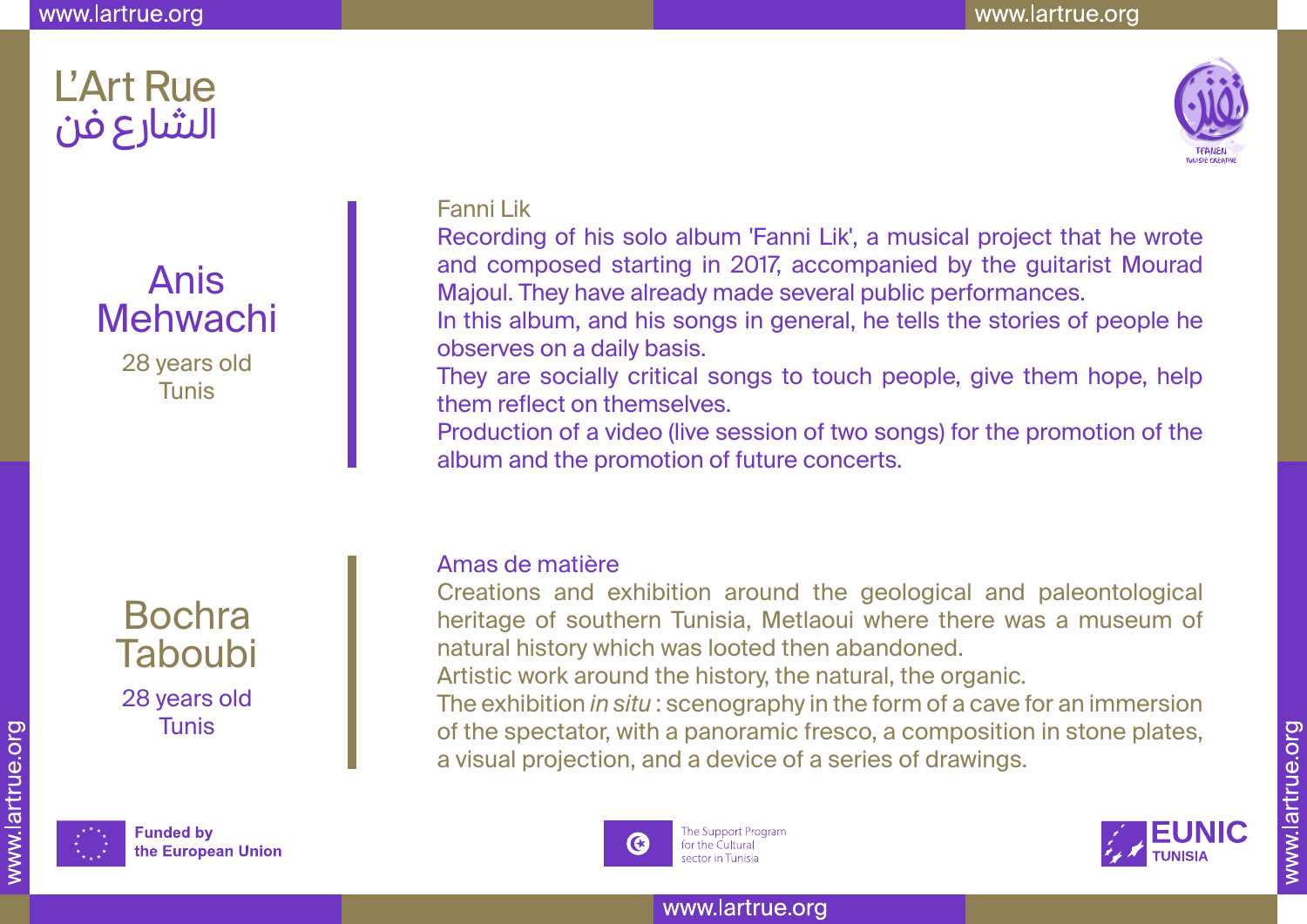

# Chokri Daii

28 years old Nefta

## **Ferielle** Doulain Zouari 29 years old El Kef

Ghassen **Chraifa** 29 years old **Skhira** 



**Funded by** the European Union

### Sar7a Project

Album of 8 songs that will be composed during an artistic residency. *Sar7a* is an attempt to bring a new spirit to Tunisian music which accumulates the Tunisian musical history and is inspired by the African music to give back the glory and brilliance of Tunisia.

#### Les résistantes

Realization of a short video and installation *in situ*, in full nature in the region of Kef, composed of plants and materials borrowed from everyday life mixing weaving and ironwork.

### Cette mer est à moi لي البحر هذا

The project is a series of videos and photographs, a journey into the universe of the Kerkennah archipelago and an experience to follow in the "naturally set up".



The Support Program for the Cultural sector in Tunisia

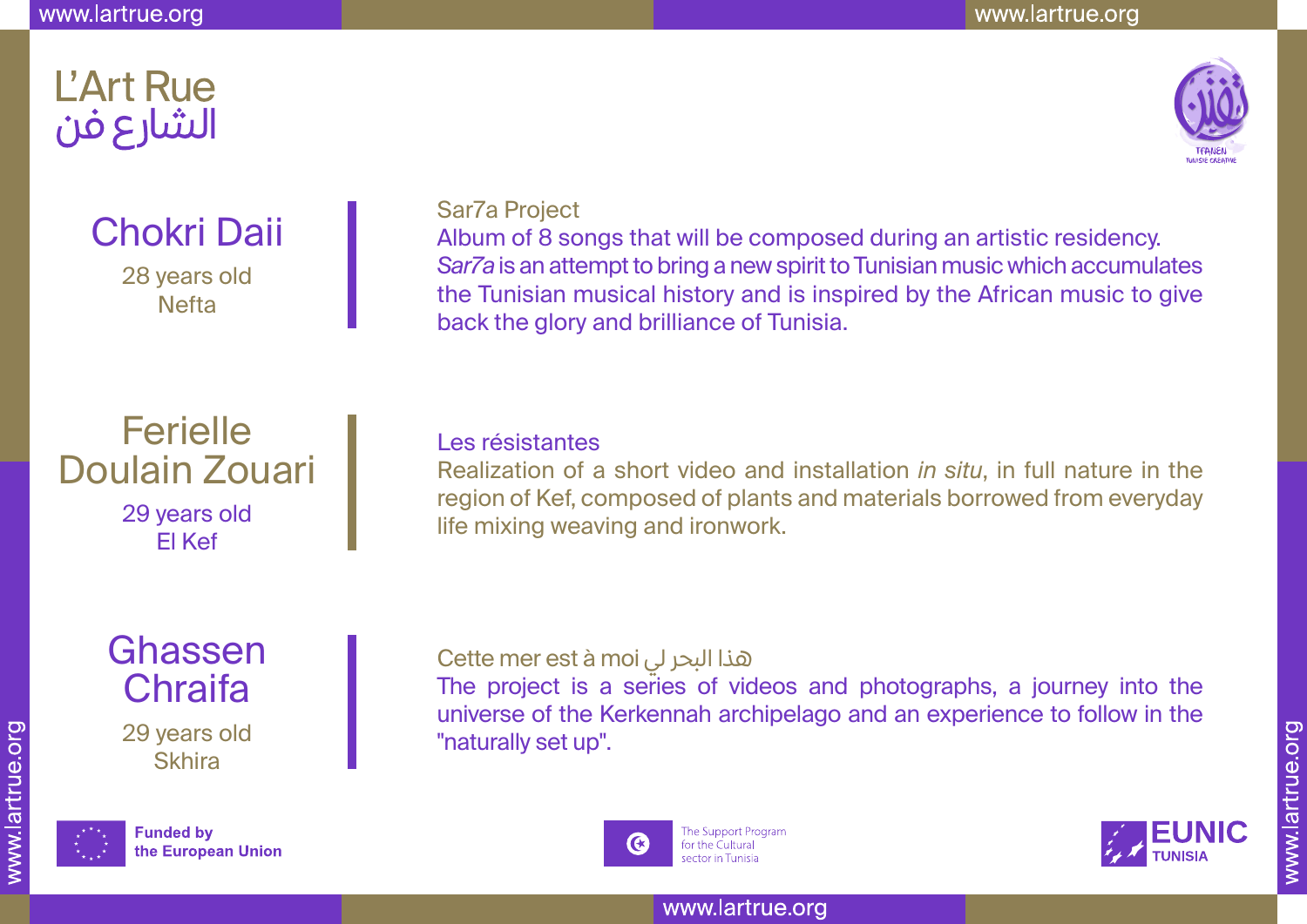**L'Art Rue** 

الشارع فن



Kais **Harbaoui** 27 years old

Sousse

# Lobna Noomen

44 years old Tunis

## Marwen Ben Cheikh 32 years old Tunis



**Funded by** the European Union

### LA GUERRA

A choreographic creation that addresses the causes of wars, the rejection of the of the other in general, and the practice of violence.

Je veux vous parler d'humanité (Titre provisoire)

A creation based on testimonies around the issue of migration and exile. Those of Tunisian men and women of today and those rewritten from archival studies of Spanish republicans who arrived in the 30s in the region of Bizerte. By shifting temporalities, fiction and reality, we develop a scenic writing that questions a current issue as an experience both intimate and universal that reminds us of our own ability to deploy and share our humanity.

#### Lucidream

Realization of three videos on a musical creation which questions the personal and corporal identity, between real and imaginary. 3 phases over 5 weeks = residence / shooting / editing-mixing.



The Support Program for the Cultural sector in Tunisia

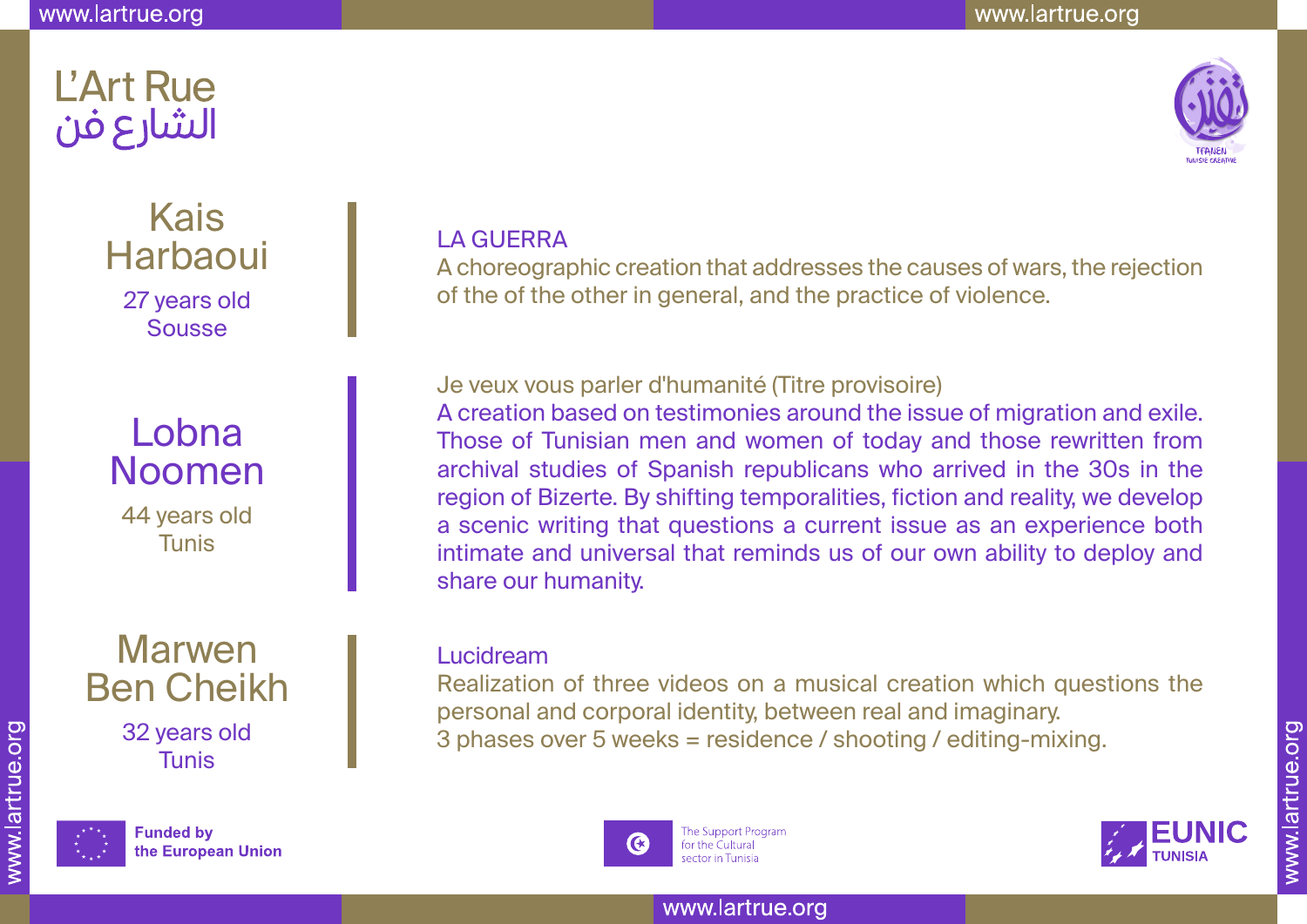

# Mohamed Amine Hammouda

40 years old Gabès

# Mohamed Kamel Cherif

42 years old Tunis

## Oumaima Bahri 30 years old Tunis



**Funded by** the European Union

### ّرغاطة... الطريق الى الحرير

Exhibition of creations made from mulberry silk paper, which is made in a traditional and ecological way from plants found in the oases and forests of the southeast. The works will be exhibited in a specialized gallery The works will be exhibited in a specialized gallery.

### على هذه الأرض Humanity still alive

The show is part of the current of poetic realism but in a musical way. The songs and music composing the show aims to raise awareness of the danger the public to the danger that humanity runs and the way to get out of it. The show tells the story between a mother (nature) and her son (humanity). This story is the main thread of the show without being a musical comedy.

#### Corps mouvants

9 choreographic video-performances to take dance out of its usual representations that is the stage and explore new spaces and other universes: the street spaces and other environmnts like the street, the nature... These video-performances will be shown on line and in cultural spaces.



The Support Program for the Cultural sector in Tunisia